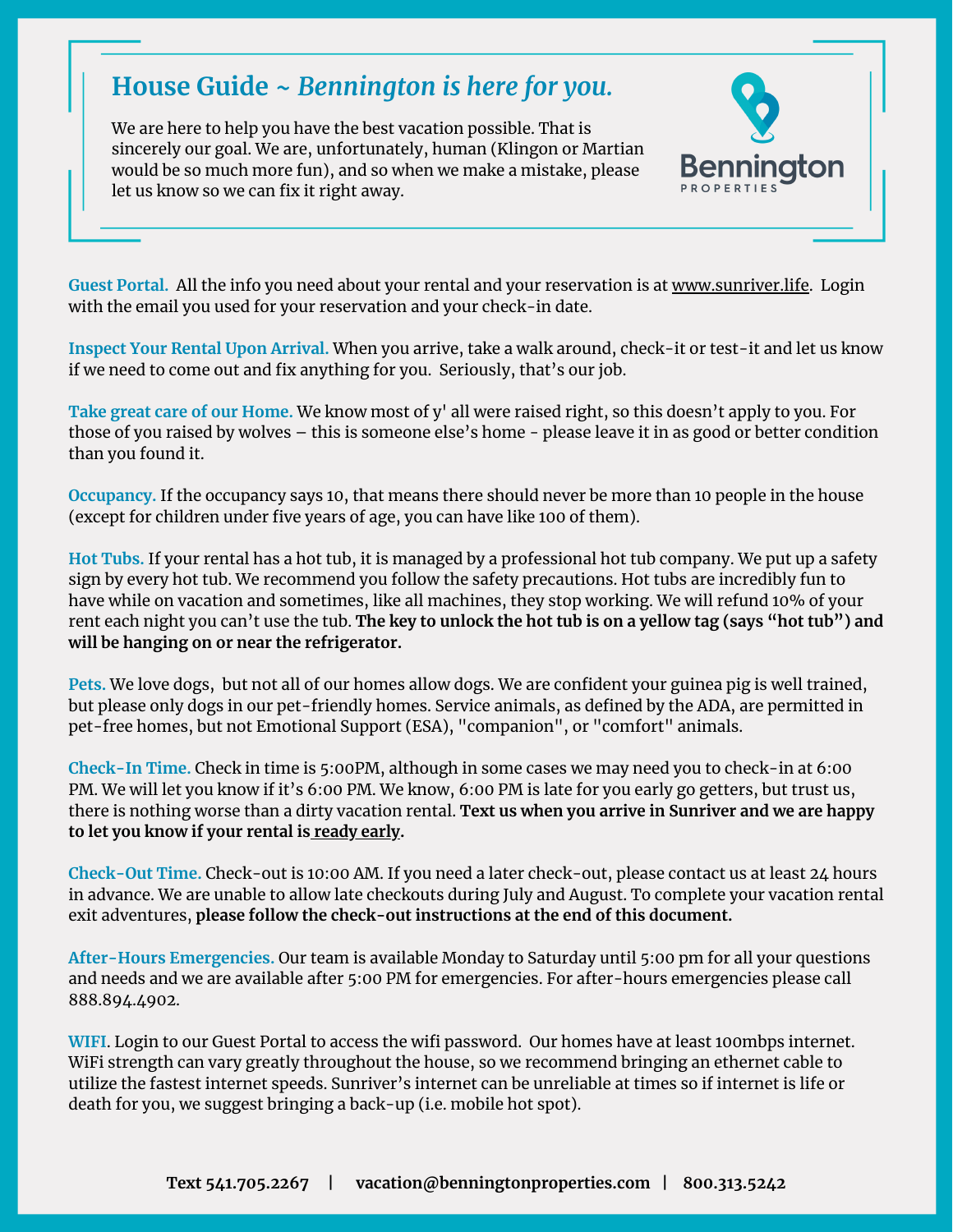

**How do I find my rental?** Getting lost is a common Sunriver experience. Here are some tips to help you find your rental: (1) You can find step by step driving [instructions](https://benningtonproperties.trackhs.com/guest/#!/login/) to your vacation rental via our guest portal. (2) Don't trust your GPS. It is not super reliable in Sunriver. (3) There are maps to grab at roadside stations throughout Sunriver. (4) Most streets make a loop where the home #'s increase clockwise around the street always starting with 1, 2, 3, etc. (5) Save a photo of the front of your vacation rental on your phone for easy recognition (the streets and houses tend to look a lot a like).

**TP, Soap, & Towels, Oh My.** Our homes are stocked with the majority of what you will need. You'll find cookware and dishware, clean linens, bath towels, hand towels, wash cloths, and hot tub towels. We also got you covered with a starter supply of toilet paper, paper towels, dish soap, dishwasher soap and bar soap (5-7 nights worth). If you find yourself down to the last TP square, come by our office and we are happy to hook you up with more of what you need (we have a **Hospitality Hut** stocked with plenty of supplies if you run out)

**What to Bring or Buy.** Nunchucks (for defending against wild squirrels), food, clothing (pack some warm clothes, it gets cold at night even in the summer), your favorite spices and condiments, cooking oil, butter, zip-lock bags, plastic wrap, aluminum foil, bike helmets, flash lights (for night time exploring), specialty cooking items (wok, rice cooker, etc.), and your favorite organic-coconut-ginseng-infused shampoo & conditioner.

**Bikes**. Please only ride the bikes on the paved trails in Sunriver.

**Reservations Recommended for Restaurants, etc.** We recommend making reservations for restaurants and activities in advance of your arrival. Many businesses have reduced their offerings and hours to accommodate the shortage in labor.

**Community Guidelines.** There are many grandmas and grandpas that live in the Sunriver area. We lovingly encourage you to follow the guidelines and please do not feed the grandmas!

(1) Please park your car in your vacation rental's driveway only (not in the neighbor's driveway or on the side of the street). Extra vehicles, RVs, boats, trailers, etc. need to be parked at our office if there is space (56842 Venture Lane). In **Caldera Springs** only 4 vehicles are allowed in the driveway at one time. Extra vehicles can be parked in the Caldera Club House parking lot.

(2) Quiet hours are from 10 PM to 7 AM.

(3) Grandma loves kids and dogs, just not yours when they are pooping and running through her yard.

**Lost & Found.** If you leave something at our home and the item appears to be of value, we will conveniently not be able to find it for you. Totally kidding. We take extra special care to make sure those items are returned to you. Other items, like cell phone chargers and dirty underwear, we won't call you about. We keep those less important items for 14 days and then donate them to a local charity.